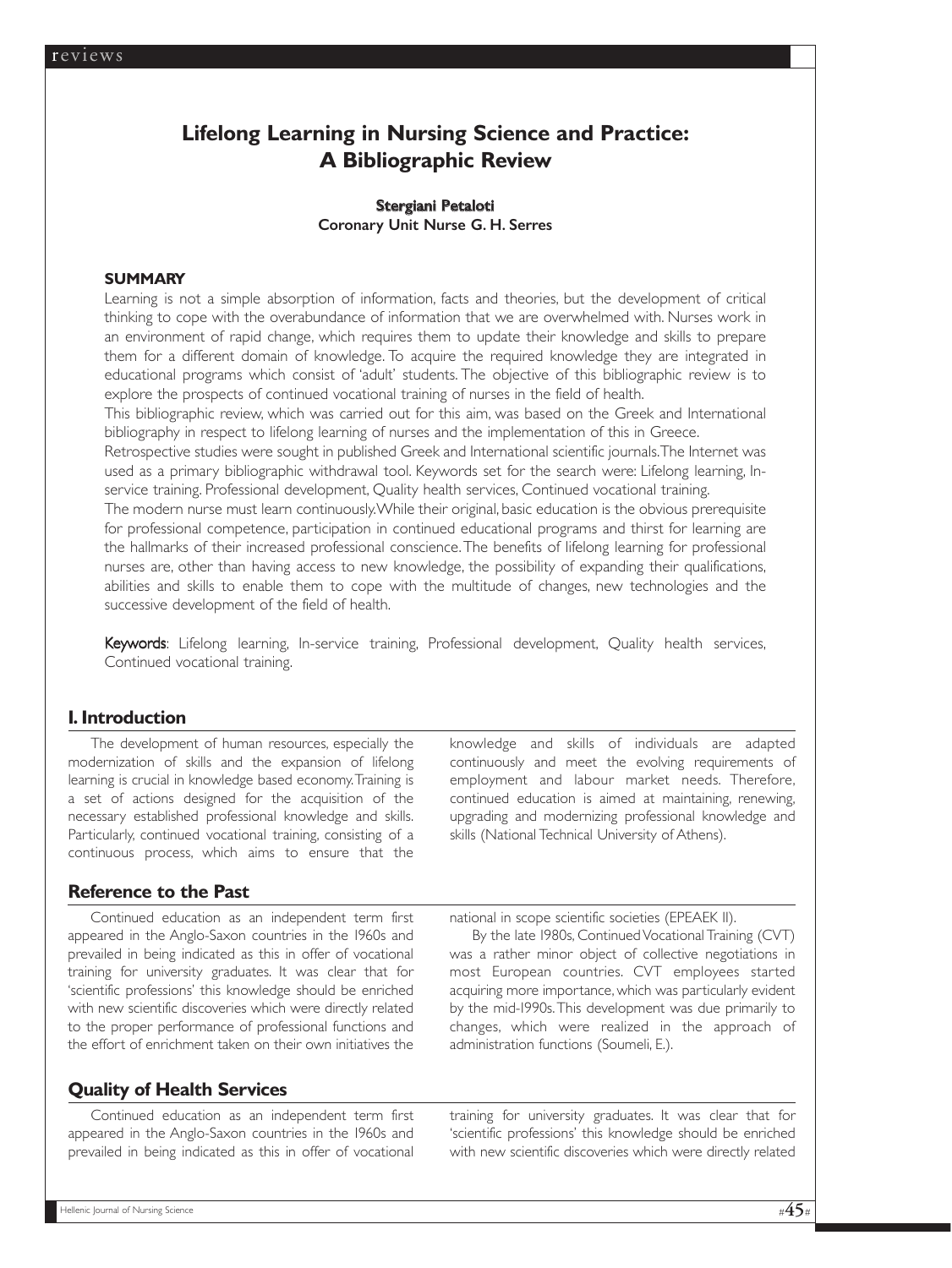to the proper performance of professional functions and the effort of enrichment taken on their own initiatives the national in scope scientific societies (EPEAEK II).

By the late 1980s, Continued Vocational Training (CVT) was a rather minor object of collective negotiations in

# **Lifelong Learning**

A reason why 'lifelong learning' has become so important is the rapid development of science and technology. 'Lifelong learning' is subjective and is associated with whether someone can be open to new ideas, decisions, skills or attitudes.

Worldwide there is a wealth of skills and qualifications, which essentially, reflect the socio economic level of each country. For each country, structured detection is considered necessary for skilled and qualified nursing staff and proven programs already adopted in other countries in the implementation and evaluation of the adequacy and decision

# **Continuous Professional Development**

Continuous professional development is part of 'lifelong learning' and is defined as the continuous process of personal development to improve the capacity and recognition of maximum capacity of health professionals in the workplace. All this can be achieved through the

# **In-Service Education**

In-service education is defined as:'The education which is delivered in a structured work environment and which strengthens the individual to become more efficient professionally'. Thus, the person (in this case the health professional) has the potential to develop further in competency in relation to knowledge on technical subjects, in order to maintain and broaden the educational and technical content and the processes in a changing environment with a view of developing their personal abilities.

Continuous in-service education helps health care providers (nurses) to acquire, maintain and improve their abilities and skills in specialized areas of nursing.

Continuous in-service nursing education is undoubtedly necessary in the clinical area. The use of appropriate

# **Job Satisfaction – Continued Education**

The phenomenon of job satisfaction in nursing has been studied extensively in recent years. Job satisfaction relates to the degree that the person is pleased in their job.

From a survey carried out in six public and two private hospitals in Attica, an important factor, which seemed to be linked to feelings of resentment of participants from the workplace were the limited possibilities of continued education.

The participants in the survey seemed to acknowledge

most European countries. CVT employees started acquiring more importance, which was particularly evident by the mid-1990s.This development was due primarily to changes, which were realized in the approach of administration functions (Soumeli, E.).

making of professional nurses as skilled or specialized.

With the aim of improving the quality of care and patient safety in European context, it is imperative that all nurses participate actively in knowledge and nursing practice. The nurses have individual responsibility and assume leadership to improve the quality of care.The requirements for quality improvement, responsibility and efficiency of nursing practice underline the necessity of continued interest on the part of the nurses to continuously update new knowledge, techniques and developments concerning the profession.

acquisition and development of a broad range of knowledge, skills and experience, which are usually not acquired during training or everyday practice, which together develop and maintain competence in the implementation of their job.

capabilities may help greatly in the effort to broaden knowledge and improve skills of the nursing staff (Meeting Minutes of the Pan-Cyprian Association of Nurses and Midwives, 2007).

F. Nightingale in 1860 noted the need for continued education of nurses, but this is still being carried out occasionally and without gravity (Yfanti, E., 2006).

It is imperative, therefore, that nurses today broaden their knowledge with continued education (Albani, E., 2006). In the field of health, where many developments occur daily, each health professional requires to be equipped with modern knowledge and skills (Papageorgiou General Hospital).The monitoring programs of continuous education will contribute to the validation of the nurse as a responsible health professional (Albani, E., 2006).

the need for continued education,as they linked this not only to the strengthening and professionalism of the nursing role, the improvement of quality and safety of nursing care, but also to the strengthening of feelings of satisfaction, confidence and competence (Karanikola, M., and associates, 2008).

The Hospital environment is characterized as an area of 'intense labour' and human resources are the means by which the complex mechanism moves. The Nursing Staff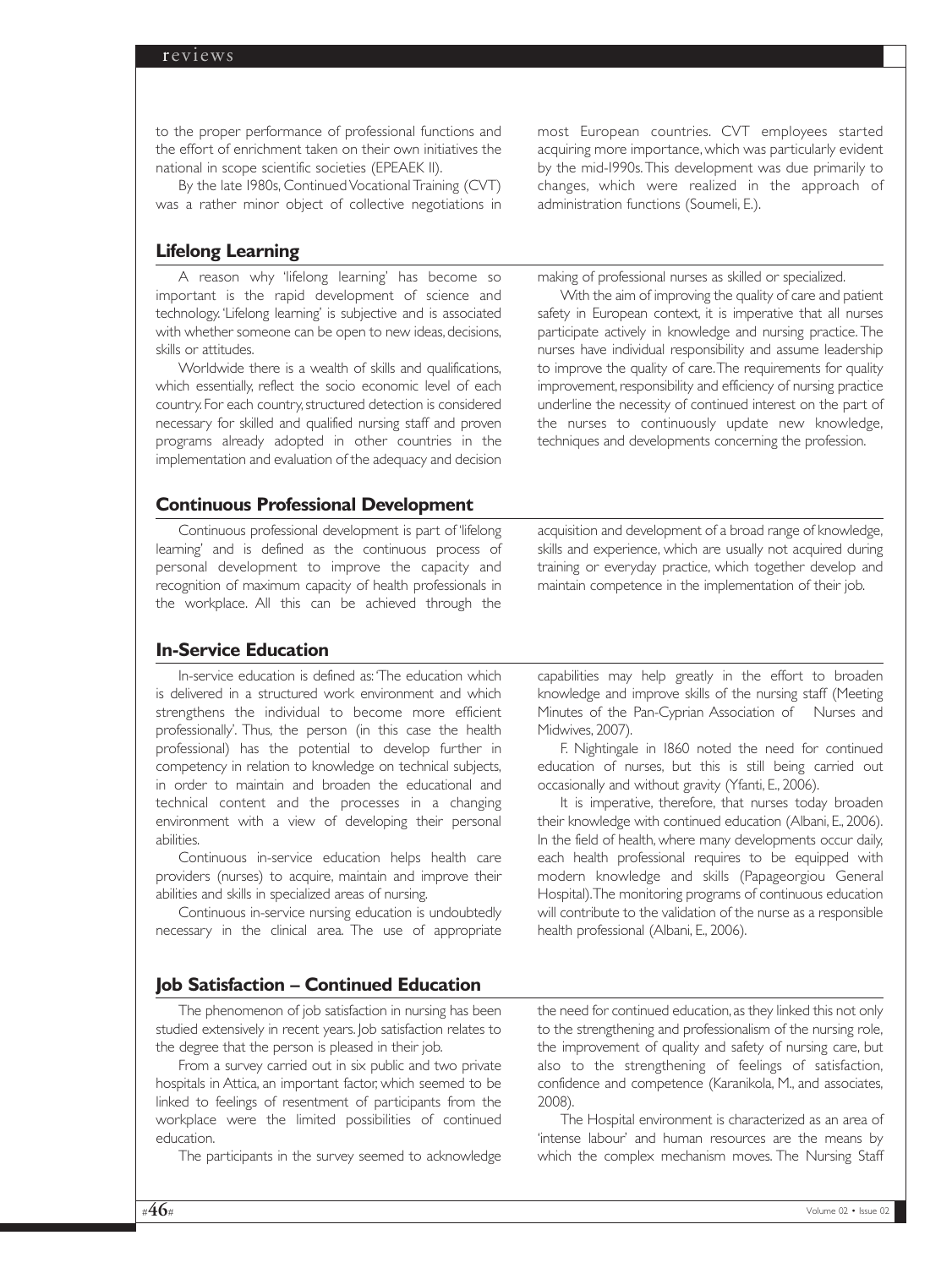because of the nature of working in intense situations stress and cancellations. Nurses are the most vulnerable emotionally and psychologically of all health professionals. Therefore, creating incentives for their dynamic activation is imperative.

An incentive consequently, is the investment in the systematic professional development of the employees, a way of activation towards positive attitudes. Continuous training, seminars, advanced educational programs and participation in conferences gives rise to change and development.

According to a survey of Ms Kontogianni, A., (2007), in two public Pediatric Hospitals in the pediatric departments of two General Hospitals in Greece, concerning the conflicts between nursing and medical staff, a management proposed settlement of these conflicts, is continued education and scientific research, because individuals and groups will come closer and with closer cooperation one will respect the work of the other.

From research carried out by Ms Michaelidou, L., (2005) in 79 Hospitals of Greece, concerning the participation of health service users in Greek public hospitals, respondents felt that continued education and staff training deserves documented improvement, suitable training of employees was particularly emphasized, since respondents have an important dividend in the success participation of health service users and in education.

Enthusiasm, desire, patience (job satisfaction) and leadership in conjunction with the relevant know-how, it is possible to lead to small or big changes.

#### **Culture and Nursing Education**

Today's society is composed of many different groups, including people with different racial, national and socioeconomic background.This results in the existence of social groups from different cultures and different civilizations and different cultures. Culture is integral to both health and disease. Therefore, nurses should be informed about the different cultural needs of different individuals in order to effectively understand and contribute to their satisfaction.

However, according to research, the lack of cultural education of health professionals causes a loss millions every year and sometimes, has a result of misdiagnosis of a patient's problem.Therefore, it is worth stressing the necessity of the provision of Continued Nursing Education to nurses, with an aim covering the educational needs concerning Intercultural Nursing (Gerogianni, G., Plexida,A., 2008).

An effective health system depends mainly on the

competency and quality of the health staff. Constant reference must be made to the special education which must be provided to all the staff of health services. For this education funds will be needed, however, the economy of this money is considered to be made directly from the efficiency of the services (Polyzos, N.,Yfantopoulos, I., 2000).

According to the Press Conference of Ms Linou, A., there are inequalities-differences in education/training, lifelong learning and continued education of health services in EU countries.

Despite the differences, according to research carried out by Ms Turimou Prodromou H. and associates, (2007), Nurses acknowledge the importance of continued professional education. They state that continued professional education must be compulsory for all and optional only in specific and specialized cases.

# **Modern Tools of Education in Nursing Practice**

The health area is especially important, not only for the community and health professionals, but also for the image of a country. Staff and health organizations must not fear the introductions and use of computers and new technology, but they must support it (Madgana, B., 2008).

In the last decades, not only a worldwide rapid increase in the production of scientific knowledge has been observed, but also pioneering methods of transmitting this knowledge to health professionals. Electronic Learning as a pioneering tool of learning might constitute a means to lifelong learning of nurses contributing to their professional and personal development and to the upgrading of the services offered in the health system (Halaris, I., 2006). The aim of the program for learning through the internet is the provision of knowledge, information on new practices and innovations, support and cooperation amongst those interested (Mallidou,A., 2005).

The new possibility of the Internet, for instance Distant Learning, as a main vehicle of continued education, has acquired new meaning in the context of the Internet. There is a possibility of same intensity and pace of studies independent of the physical presence of an instructor and trainee at the same place and time. Easy access to all global sources and the possibility of using them gives each person interested the ease to search for advice, influences and mentors in the field which they are interested in (Taraktsis, A., 2002).